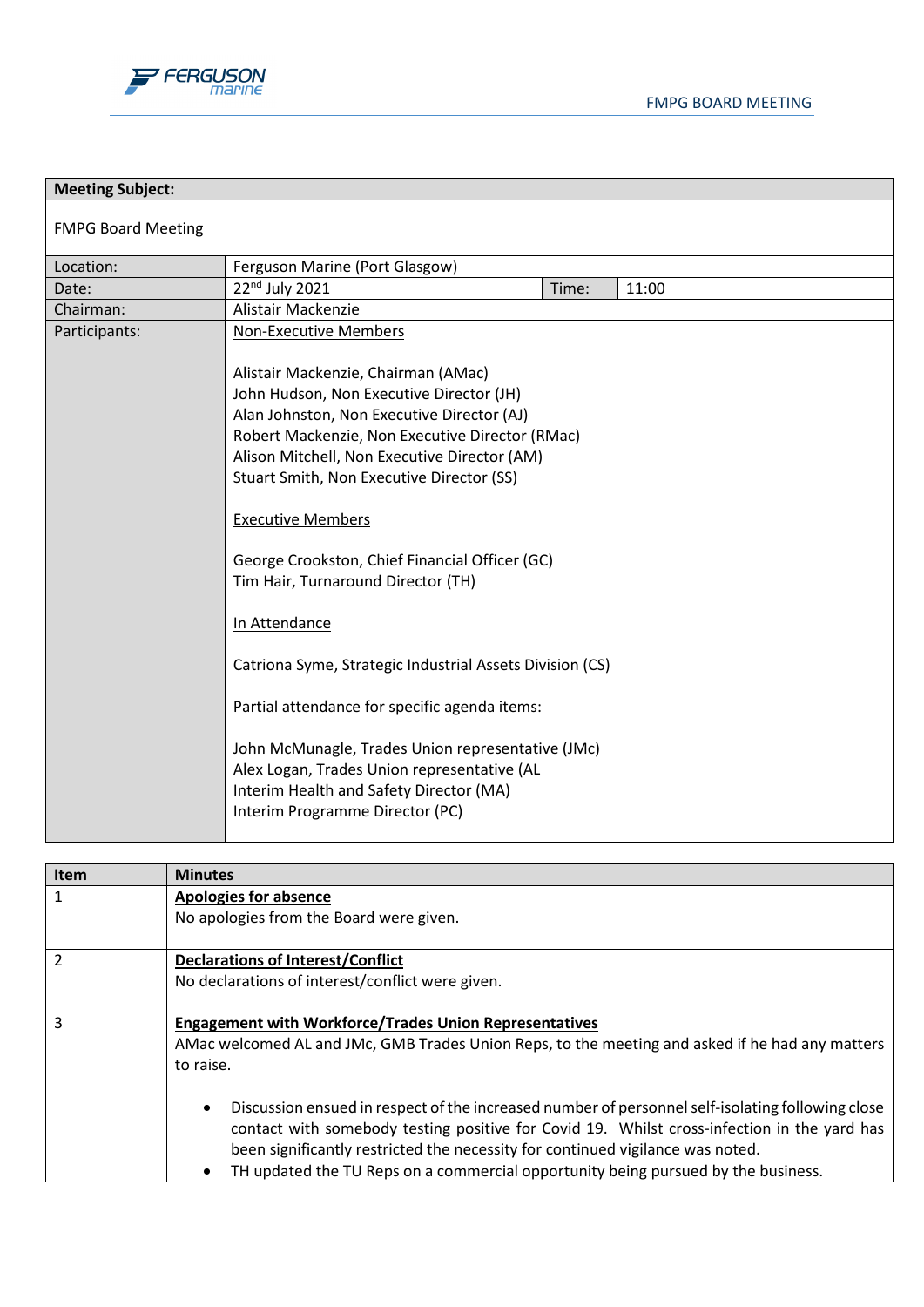



|    | A revised HSE Policy has been signed off and issued.<br>AMac asked for any points of clarification:                                                                                                                                                                   |
|----|-----------------------------------------------------------------------------------------------------------------------------------------------------------------------------------------------------------------------------------------------------------------------|
|    | AM asked if incident events are recorded by activity so as to identify any trend areas. AM also noted<br>that remedial actions are now recorded in reporting but sought confirmation on how these are<br>communicated/cascaded.                                       |
|    | MA confirmed that area of activity is recorded and monitored and that information s cascaded via line<br>management and the aforementioned Communications Boards.                                                                                                     |
| 5  | <b>Turnaround Director's Report</b><br>TH confirmed that there was no material change since issuing the pre read but wanted to highlight:                                                                                                                             |
|    | <b>Revised Contract Arrangements</b><br>It was noted that the responsibilities intended under the revised contractual arrangements will benefit<br>from further formal confirmation. TH had recently met with the CEO of CMAL and positive progress<br>had been made. |
|    | <b>Commercial Proposals</b><br>TH updated the Board on significant commercial opportunity which remains of interest for FMPG.                                                                                                                                         |
|    | Resulting from the discussion the Audit & Risk Committee was requested to re-visit the Delegated<br>Authority framework and incorporate parameters for Board approval/sanction of commercial offerings.                                                               |
|    | <b>Staff Changes</b><br>TH updated the Board on recent staff changes, leavers and starters.                                                                                                                                                                           |
| 5a | <b>Functional Updates</b><br>No matters raised for further discussion.                                                                                                                                                                                                |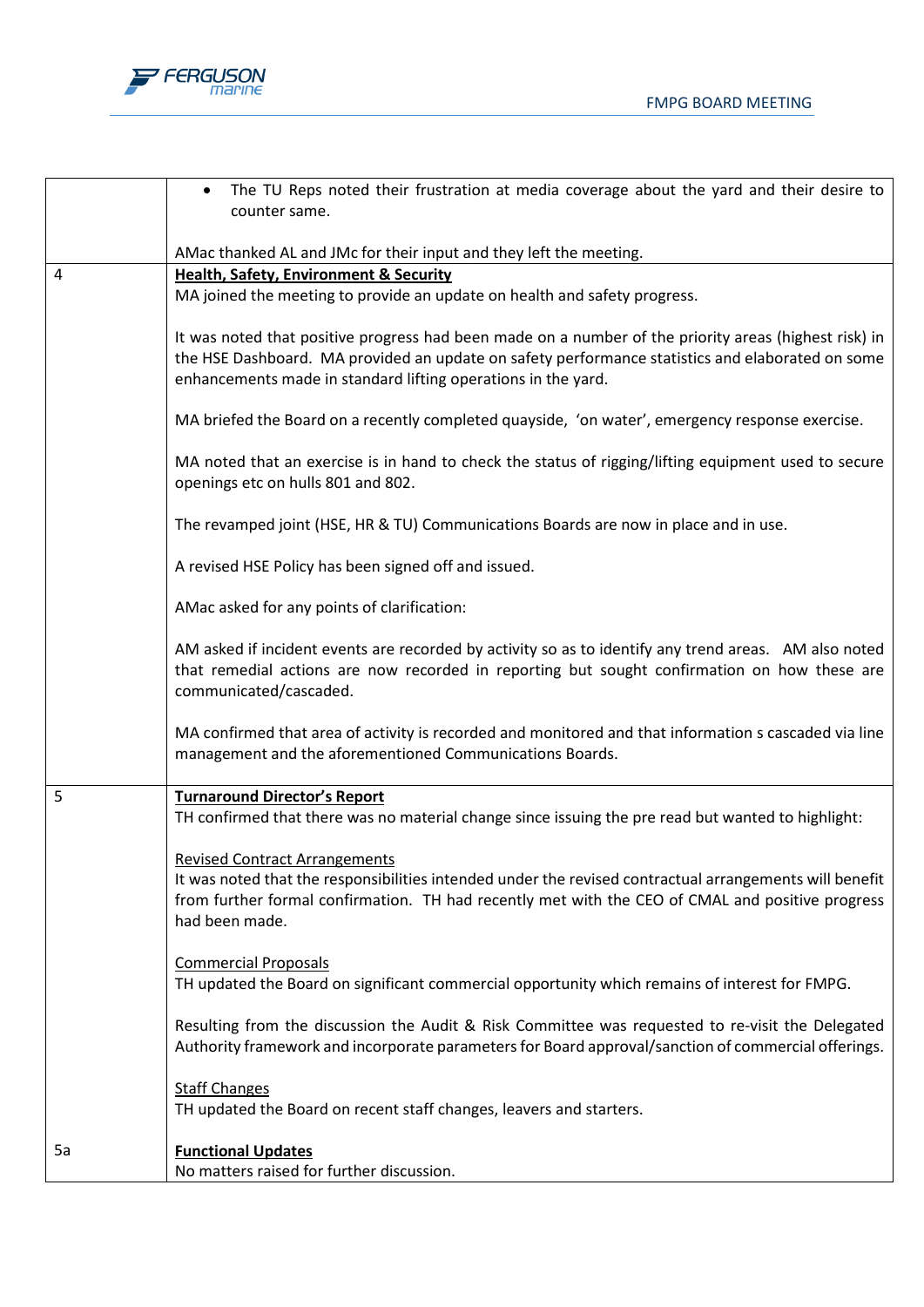

| 801/802 Monthly Pack<br>PC joined the meeting.                                                                                                                                                                                                                                           |
|------------------------------------------------------------------------------------------------------------------------------------------------------------------------------------------------------------------------------------------------------------------------------------------|
| The Board noted that the report issued for this (July) meeting was unacceptable and did not meet<br>requirements jointly agreed in March. Reporting (especially look ahead) to be improved by September<br>meeting in conjunction with the further development of the planning function. |
| 801/802 Programme Re-baseline Update<br>In conjunction with the 801/802 Monthly Pack discussions (above) discussions were progressed on the<br>planning and reporting capability.                                                                                                        |
| JH summarised the options and cautioned against over designing the planning function - whilst a more<br>sophisticated system might be desirable going forward, for where the programme currently sits<br>(particularly 801) then a rudimentary arrangement may be appropriate.           |
| TH confirmed that the newly recruited Planning Manager would start work on Monday 26 <sup>th</sup> July and<br>improved planning arrangement in place by end August.                                                                                                                     |
| The Board confirmed the essential focus required to achieve the end August outcome and a<br>requirement for improved reporting by end of August and for the September meeting.                                                                                                           |
| Clarification was sought on status of weight computations. TH provided an update and committed to<br>issuing the latest iteration of the Weight Report (801) after the meeting. TH also noted that a further<br>update would be due in two weeks.                                        |
| Approval of Minutes of Board Meeting held On 27th May 2021                                                                                                                                                                                                                               |
| AMac sought approval of the previous Board Minutes.                                                                                                                                                                                                                                      |
| The minutes were approved with agreement to publish on the FMPG website.                                                                                                                                                                                                                 |
| <b>Matters Arising and Review Actions Plan</b><br>No matters to raise.                                                                                                                                                                                                                   |
| <b>Finance Update - Management Information Update</b>                                                                                                                                                                                                                                    |
| GC confirmed that there was no significant change since issuing the pre read.                                                                                                                                                                                                            |
| No points of clarification were required on the Monthly Finance Report.                                                                                                                                                                                                                  |
| GC updated the Board on a cyber incident whereby his email account had been hacked for fraudulent<br>purpose. He also noted that further IT security review was in hand in response.                                                                                                     |
| <b>Minutes of Audit &amp; Risk Committee</b>                                                                                                                                                                                                                                             |
| No meeting since last Board meeting.                                                                                                                                                                                                                                                     |
| <b>Employee Engagement Forum</b><br>TH provided an update on efforts to recruit an Employee Engagement Forum and noted that this had<br>currently been put on hold. The matter will be further considered by the new HR Director in due course.                                          |
|                                                                                                                                                                                                                                                                                          |